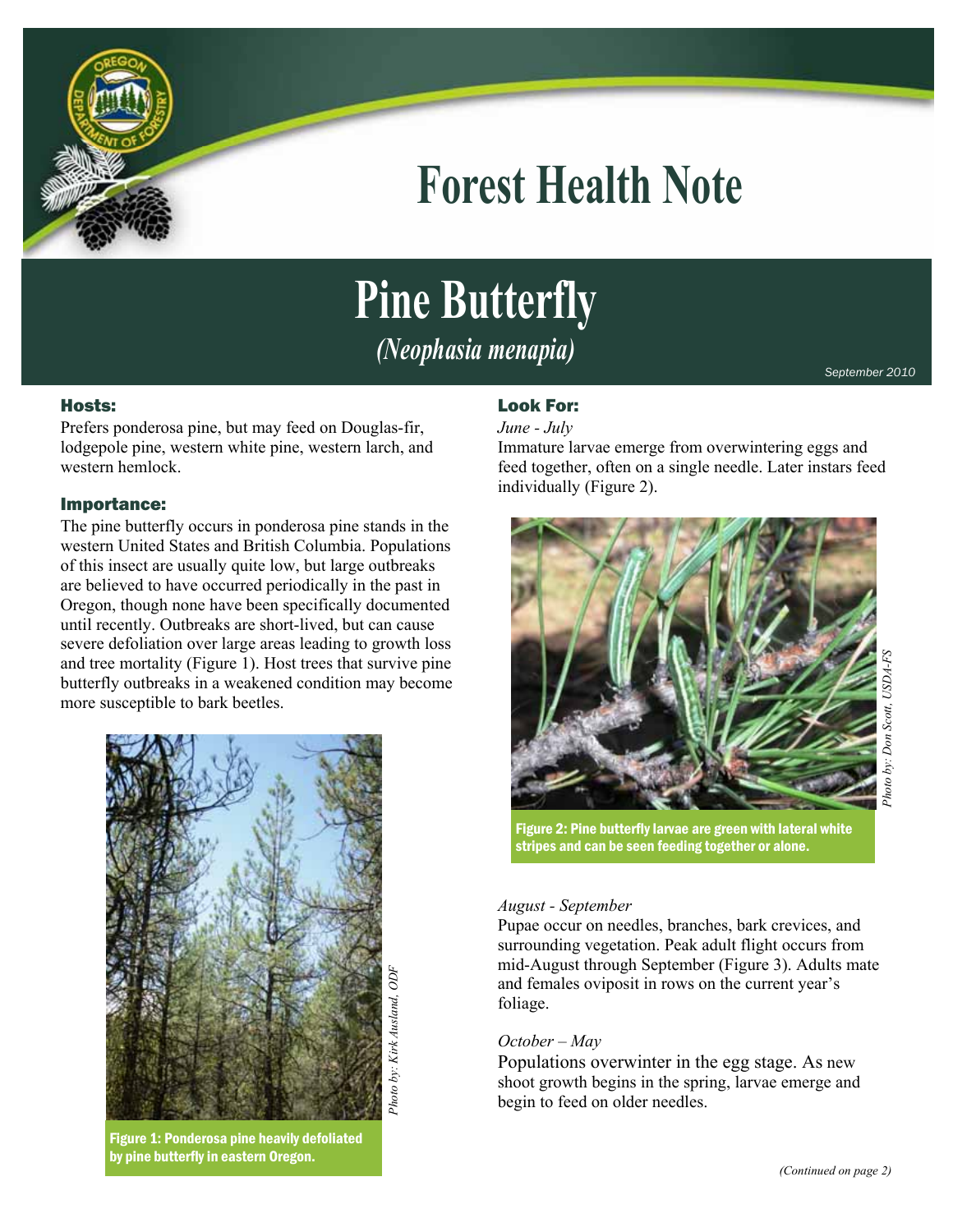### **Pine Butterfly, cont.**



Figure 3: Pine butterfly males are white with black wing markings (left) and can be seen in large numbers during outbreaks in tree canopies (right).

### Biology:

Pine butterflies have one generation per year. Eggs are green and can be found in rows along the needles, laid in shingle-like fashion at angles of about 45°. Immature larvae are pale green with black heads, while mature larvae are 1-inch long, have two lateral white stripes, and green heads. While some pupae are also green with white stripes, others, apparently females, are brown in color with white stripes. Adult males are white with black wing markings and have a 2-inch wingspan. Adult females have a yellowish cast and heavier black markings; and some possess orange-red spots along the apical margins of the hind wings. Larvae generally feed only on the older needles, but may consume new growth during outbreaks.

### Infestation Characteristics:

Populations of the pine butterfly usually exist at low levels, with outbreaks occurring rarely at irregular



Figure 4: Pine butterfly outbreaks occur at irregular intervals, with damage recently observed over thousands of acres in eastern Oregon.

intervals.

Ponderosa pine is the preferred host, but other hosts in mixed-conifer stands may be fed on as well, especially during outbreaks. Pine butterfly outbreaks have been



### Control:

*Natural*  Insect predators and parasites are the major natural enemies of pine butterfly. The ichneumonid wasp parasitoid (*Theronia atalantae*) has been largely credited with reductions of past outbreaks. Buildup of this parasite's

populations often



Figure 5: Hemipteran predators and other natural enemies help to regulate pine butterfly populations.

lags 1-2 years behind that of the pine butterfly. Large numbers of a fly parasitoid (*Agria affinis*) and hemipteran predator (*Podisus placidus*) have been commonly observed as well (Figure 5). Larval starvation and winter egg mortality also appear to play a role in regulating pine butterfly populations.

### *Silvicultural*

Silvicultural actions to reduce pine butterfly damage are best applied during the years between outbreaks, and are not recommended during or immediately following an outbreak. Tree health and vigor, prior to defoliation, is a good indicator of how well it will recover from